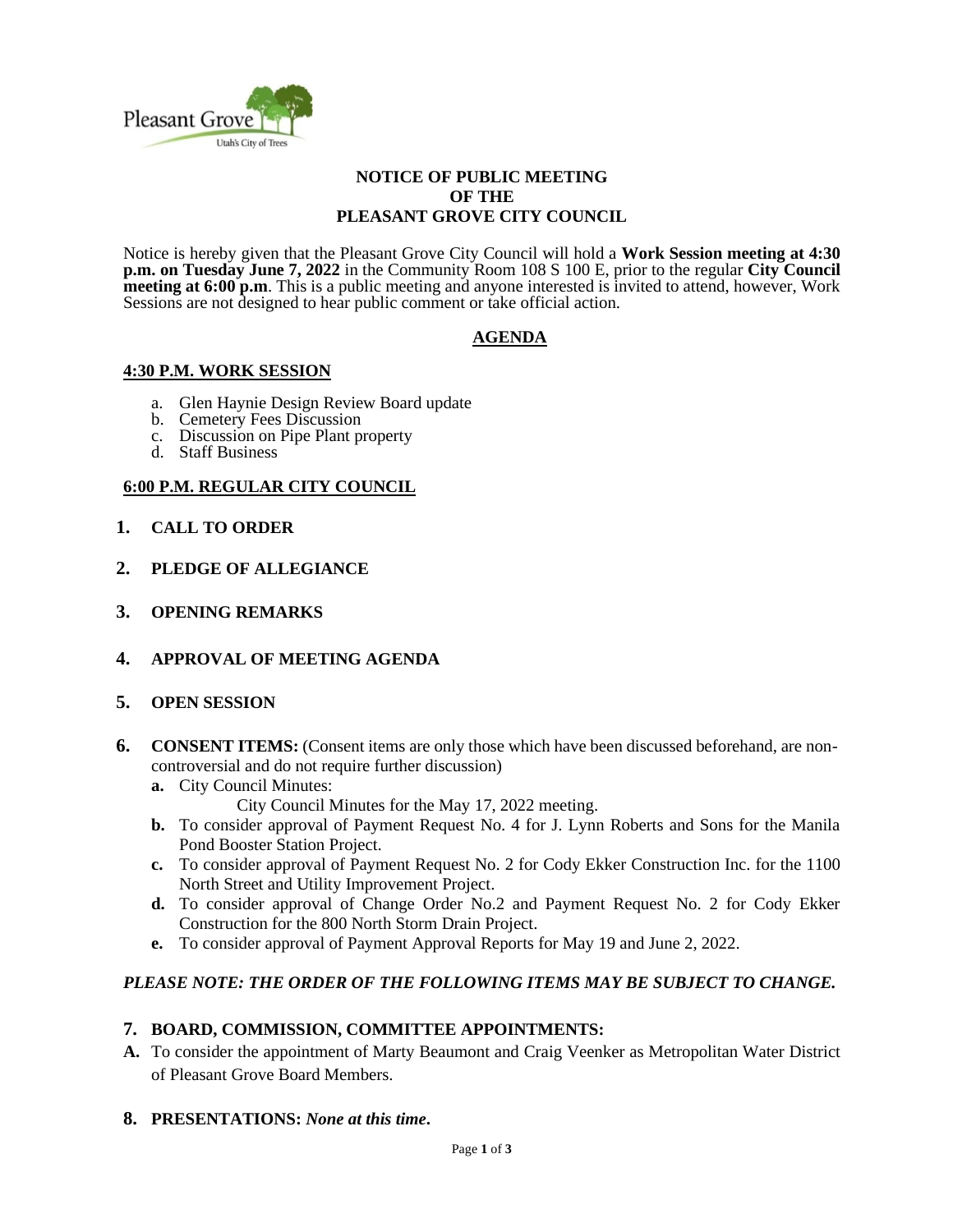# **9. PUBLIC HEARING ITEMS:**

A, Public Hearing to consider for adoption an Ordinance (2022-15) to apply the General Commercial Zone (C-G) to approximately 2.60 acres of property zoned Rural Residential (R-R), located at 1230 West State Street. (MUD HOLE NEIGHBORHOOD) (Classic Jack Real Estate Holding, Applicant) *Presenter: Engineer Wilson* 

# **10. ACTION ITEMS READY FOR VOTE:**

- **A.** To consider the request of Robert Isaac Bingham to be exempted from the installation of infrastructure and connections for the required pressurized irrigation systems (secondary water) on approximately 2.73 acres of property zoned Single Family Residential (R1-20), approximately located at 1585 N Murdock Dr. (BIG SPRING NEIGHBORHOOD) *Presenter: Engineer Wilson*
- **B.** To consider the request of Amplify Worx LLC for a 2-lot Final subdivision plat, called Sunny Cove Estates Plat 'B' on 12.15 acres, approximately located at 2150 N 270 E in the R1-20 (Single Family Residential) Zone. (BIG SPRING NEIGHBORHOOD) *Presenter: Engineer Wilson*
- **C.** To consider the request of Amplify Worx LLC for a 5-lot Final subdivision plat, called Sunny Cove Estates Plat 'C' on 8.79 acres, approximately located north of 2150 North and east of 270 East in the R1-20 (Single Family Residential) Zone. (BIG SPRING NEIGHBORHOOD) *Presenter: Engineer Wilson*
- **D.** To consider the request of Jackson Jones for a 6-lot Final subdivision plat, called Loader Estates Plat 'B' on 2.00 acres, approximately located at 1018 East 300 South in the R1-9 (Single-Family Residential) Zone. (SCRATCH GRAVEL NEIGHBORHOOD) *Presenter: Engineer Wilson*
- **E.** To consider for adoption a Resolution (2022-031) adjusting the Common Boundary with the City of Cedar Hills. Utah; authorizing a public hearing thereon and providing for notice of said hearing. The proposed area adjusted is a portion of Parcel Number 14:003:0411 located in Pleasant Grove, Utah; and providing an effective date. *Presenter: Director Winterton*
- **F.** To consider for adoption a Resolution (2022-032) amending the Personnel Policies and Procedures previously approved by the City Council. Specifically, amending Section XVI "Leaves of Absence" Section 3 "Holiday Leave" and providing an effective date. *Presenter: HR Director Ludwig*
- **G.** To consider for adoption a Resolution (2022-033) authorizing the Mayor to enter into an Amendment to the 2016 Interlocal Utah County CDBG Agreement; and providing an effective date. *Presenter: Administrator Darrington*
- **H.** To consider for adoption a Resolution (2022-034) appointing an individual to the Timpanogos Special Services District (TSSD) Board, establishing the term of said appointment; and providing an effective date. *Presenter: Administrator Darrington*
- **I.** To consider for adoption a Resolution (2022-035) authorizing the Mayor to sign the 2022 Amended and Restated Sewer Treatment Services Contract and Collection Maintenance Agreement with the Timpanogos Special Services District (TSSD) and providing an effective date. *Presenter: Administrator Darrington*

# **11. ITEMS FOR DISCUSSION:**

**A.** Continued Items from the Work Session if needed.

# **12. REVIEW AND DISCUSSION ON THE JUNE 21, 2022 CITY COUNCIL MEETING AGENDA.**

**13. MAYOR AND COUNCIL BUSINESS.**